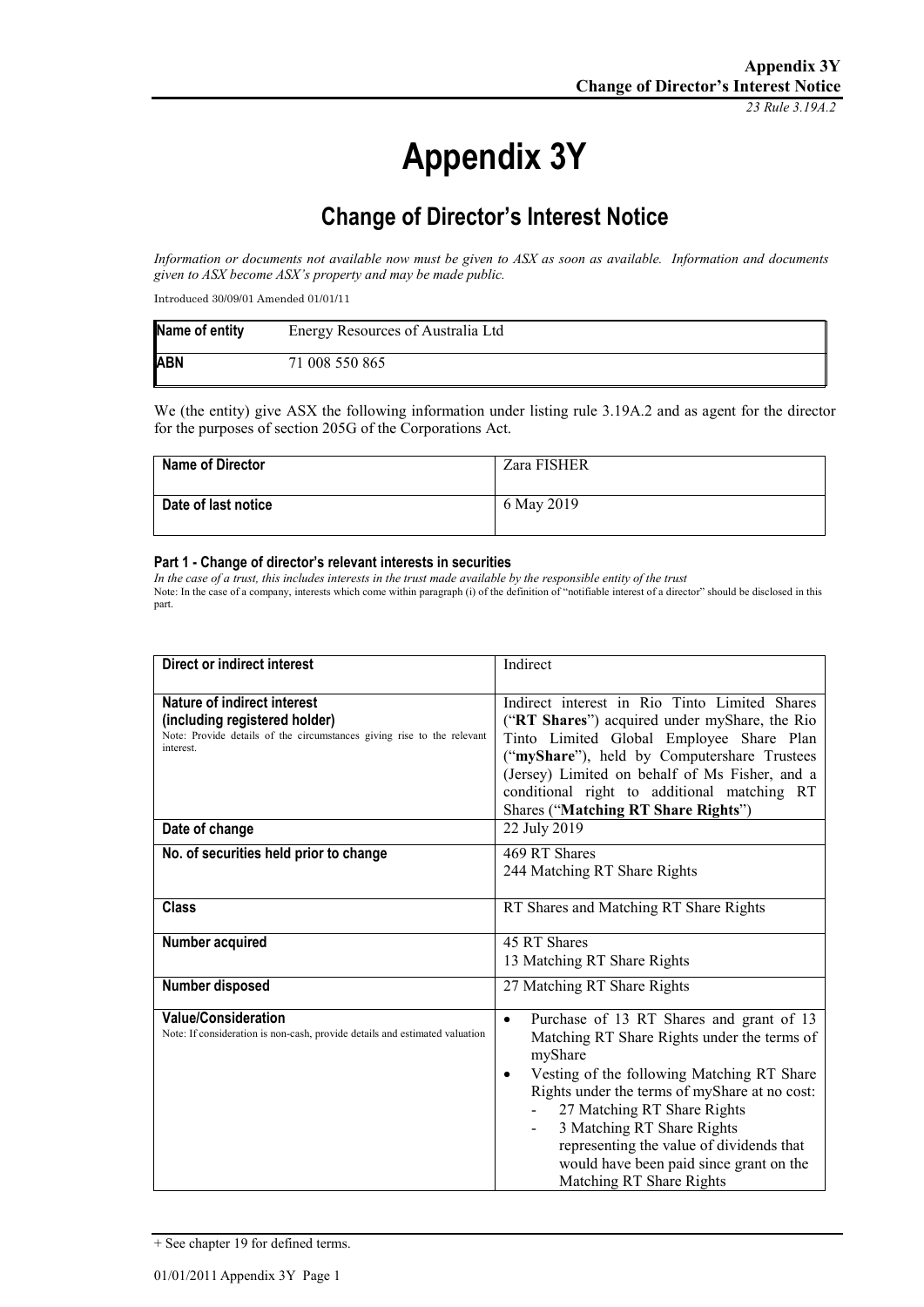| No. of securities held after change                                                                                                                                     | 514 RT Shares<br>230 Matching RT Share Rights                                                                                                                           |
|-------------------------------------------------------------------------------------------------------------------------------------------------------------------------|-------------------------------------------------------------------------------------------------------------------------------------------------------------------------|
| Nature of change<br>Example: on-market trade, off-market trade, exercise of options, issue of<br>securities under dividend reinvestment plan, participation in buy-back | Purchase of 13 RT Shares and grant of 13<br>Matching RT Share Rights under the terms of<br>myShare<br>Vesting of Matching RT Share Rights under<br>the terms of myShare |

\* In accordance with the rules of myShare, upon vesting Ms Fisher may receive additional RT Shares in lieu of dividends that would have been paid to her in the period from grant on the base number of RT Shares, the subject of the Rights that vest.

| Direct or indirect interest                                                                                                                         | Indirect                                    |
|-----------------------------------------------------------------------------------------------------------------------------------------------------|---------------------------------------------|
|                                                                                                                                                     |                                             |
| Nature of indirect interest                                                                                                                         | RT Shares held by Computershare Company     |
| (including registered holder)                                                                                                                       | Nominees Limited (as nominee for the Vested |
| Note: Provide details of the circumstances giving rise to the relevant<br>interest.                                                                 | Share Account on behalf of Zara Fisher)     |
| Date of change                                                                                                                                      | N/A                                         |
| No. of securities held prior to change                                                                                                              | 1,632 RT Shares                             |
| <b>Class</b>                                                                                                                                        | RT Shares                                   |
| Number acquired                                                                                                                                     | N/A                                         |
| Number disposed                                                                                                                                     | N/A                                         |
| <b>Value/Consideration</b><br>Note: If consideration is non-cash, provide details and estimated valuation                                           | N/A                                         |
| No. of securities held after change                                                                                                                 | 1,632 RT Shares                             |
| Nature of change                                                                                                                                    | N/A                                         |
| Example: on-market trade, off-market trade, exercise of options, issue of<br>securities under dividend reinvestment plan, participation in buy-back |                                             |

| Direct or indirect interest                                                                                                                         | Direct                                                                                                                                                                                                                                                                                                  |
|-----------------------------------------------------------------------------------------------------------------------------------------------------|---------------------------------------------------------------------------------------------------------------------------------------------------------------------------------------------------------------------------------------------------------------------------------------------------------|
| Nature of indirect interest<br>(including registered holder)<br>Note: Provide details of the circumstances giving rise to the relevant<br>interest. | N/A                                                                                                                                                                                                                                                                                                     |
| Date of change                                                                                                                                      | N/A                                                                                                                                                                                                                                                                                                     |
| No. of securities held prior to change                                                                                                              | 15,693 rights ("Rights")* to be granted RT<br>Shares under the Rio Tinto 2018 Equity Incentive<br>Program ("EIP"), being:<br>9,818 Rights as Performance Share Awards<br>("PSAs");<br>3,786 Rights as Management Share Awards<br>$("MSAs")$ ; and<br>2,089 Rights as Bonus Deferral Awards<br>("BDAs"). |

<sup>+</sup> See chapter 19 for defined terms.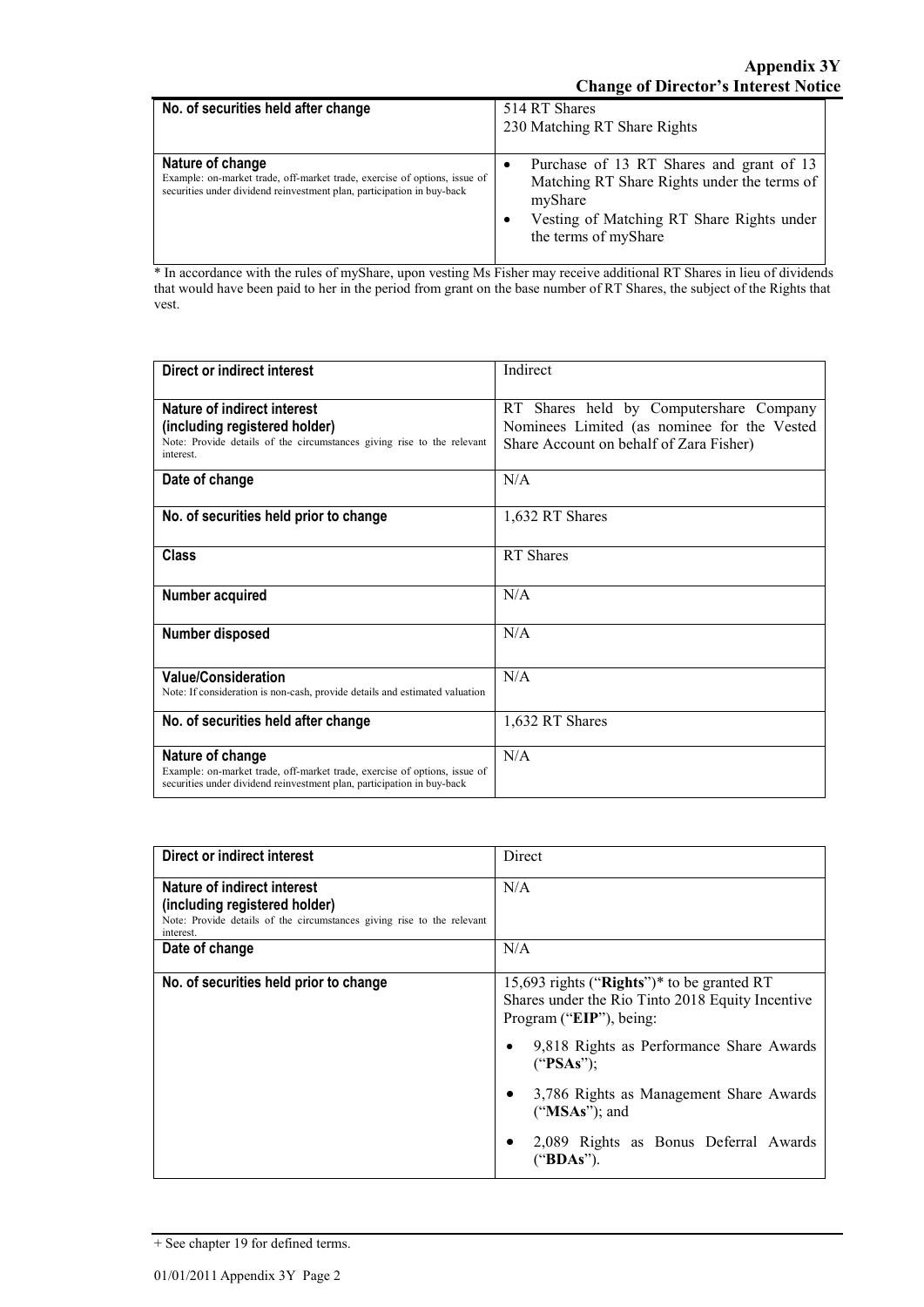| <b>Class</b>                                                                                                                                                            | PSAs, MSAs and BDAs under the EIP. |
|-------------------------------------------------------------------------------------------------------------------------------------------------------------------------|------------------------------------|
|                                                                                                                                                                         |                                    |
| Number acquired                                                                                                                                                         | N/A                                |
| <b>Number disposed</b>                                                                                                                                                  | N/A                                |
| <b>Value/Consideration</b>                                                                                                                                              | N/A                                |
| Note: If consideration is non-cash, provide details and estimated valuation                                                                                             |                                    |
| No. of securities held after change                                                                                                                                     | 15,693 Rights, being:              |
|                                                                                                                                                                         | 9,818 PSAs;<br>٠                   |
|                                                                                                                                                                         | $3,786$ MSAs; and<br>٠             |
|                                                                                                                                                                         | 2,089 BDAs.                        |
| Nature of change<br>Example: on-market trade, off-market trade, exercise of options, issue of<br>securities under dividend reinvestment plan, participation in buy-back | N/A                                |

\* In accordance with the rules of the EIP, upon vesting Ms Fisher may receive additional RT Shares in lieu of dividends that would have been paid to her in the period from grant on the base number of RT Shares, the subject of the Rights that vest.

| Direct or indirect interest                                                                                                                                             | Direct          |
|-------------------------------------------------------------------------------------------------------------------------------------------------------------------------|-----------------|
| Nature of indirect interest<br>(including registered holder)<br>Note: Provide details of the circumstances giving rise to the relevant<br>interest.                     | N/A             |
| Date of change                                                                                                                                                          | N/A             |
| No. of securities held prior to change                                                                                                                                  | 2,489 RT Shares |
| <b>Class</b>                                                                                                                                                            | RT Shares       |
| Number acquired                                                                                                                                                         | N/A             |
| Number disposed                                                                                                                                                         | N/A             |
| <b>Value/Consideration</b><br>Note: If consideration is non-cash, provide details and estimated valuation                                                               | N/A             |
| No. of securities held after change                                                                                                                                     | 2,489 RT Shares |
| Nature of change<br>Example: on-market trade, off-market trade, exercise of options, issue of<br>securities under dividend reinvestment plan, participation in buy-back | N/A             |

### **Part 2 – Change of director's interests in contracts**

Note: In the case of a company, interests which come within paragraph (ii) of the definition of "notifiable interest of a director" should be disclosed in this part.

| <b>Detail of contract</b>                                                                       | N/A |
|-------------------------------------------------------------------------------------------------|-----|
| <b>Nature of interest</b>                                                                       | N/A |
|                                                                                                 |     |
| Name of registered holder                                                                       | N/A |
| (if issued securities)                                                                          |     |
| Date of change                                                                                  | N/A |
| No. and class of securities to which interest                                                   | N/A |
| related prior to change                                                                         |     |
| Note: Details are only required for a contract in relation to which the<br>interest has changed |     |

<sup>+</sup> See chapter 19 for defined terms.